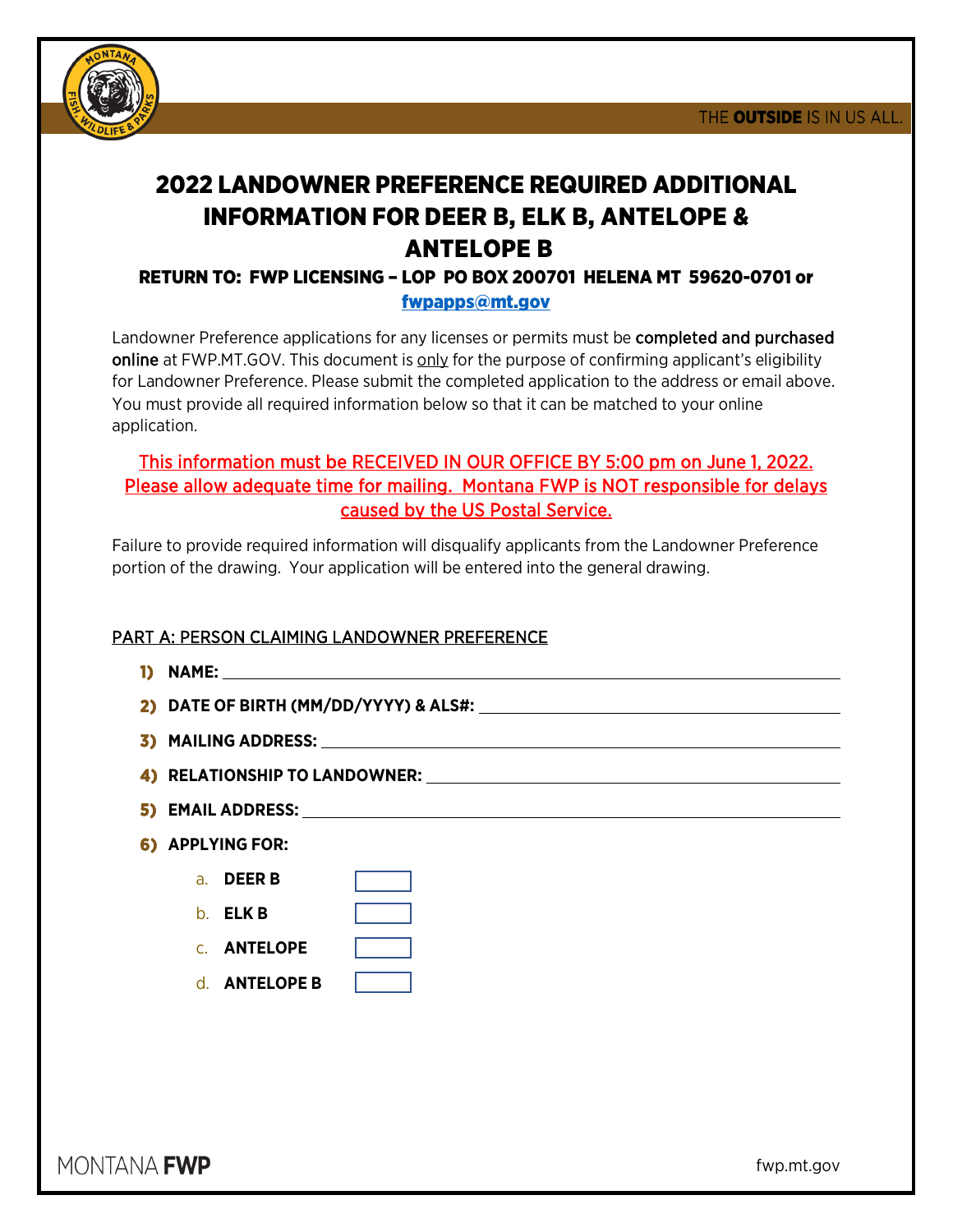

#### PART B: LANDOWNER INFORMATION

- **1) NAME in which the land is recorded (i.e. ranch name, corporate/partnership name, or individual on the deed). If this information does not match Montana Cadastral, your application for Landowner Preference will be rejected:**
- **2) CONTACT NAME (owner, manager, or individual):**
- **3) PHONE NUMBER OF CONTACT PERSON:**
- **4) EMAIL OF CONTACT PERSON:**
- **5) COUNTY:**
- **6) HUNTING DISTRICT:**
- **7) SIGNATURE OF LANDOWNER OR LANDOWNER'S AUTHORIZED REPRESENTATIVE (not applicant):**

#### ALL APPLICATIONS FOR LANDOWNER PREFERENCE MUST INCLUDE:

- Copy of the property deed, contract to purchase or current tax notice.
- Signatory Authority Documentation. If the land in which you are claiming landowner preference is listed as a Corporation, Sole Proprietorship, Limited Liability Company, Partnership, Limited Partnership, Limited Liability Partnership, Trust or an Association, you MUST provide documentation that you have the legal authority to make this decision on behalf of the business. (i.e. Articles of Incorporation, Partnership Agreement, Certificate of Trust, etc.)

#### INFORMATION FOR ALL LANDOWNER PREFERENCE APPLICATIONS

Landowner preference is applied only to the applicant's first-choice hunting district.

Businesses claiming landowner preference may delegate to an owner, partner, member of the owner or partner's immediate family (related by blood or marriage) or an employee who has state, federal, or FICA taxes withheld from their wages.

Corporations, Sole Proprietorships, Limited Liability Companies, Partnerships, Limited Partnerships, Limited Liability Partnerships, Trusts and Associations may designate landowner preference to only one individual.

If the license/permit is only valid for a portion of the hunting district, some of the land owned by the applicant must be within the boundaries of that portion.